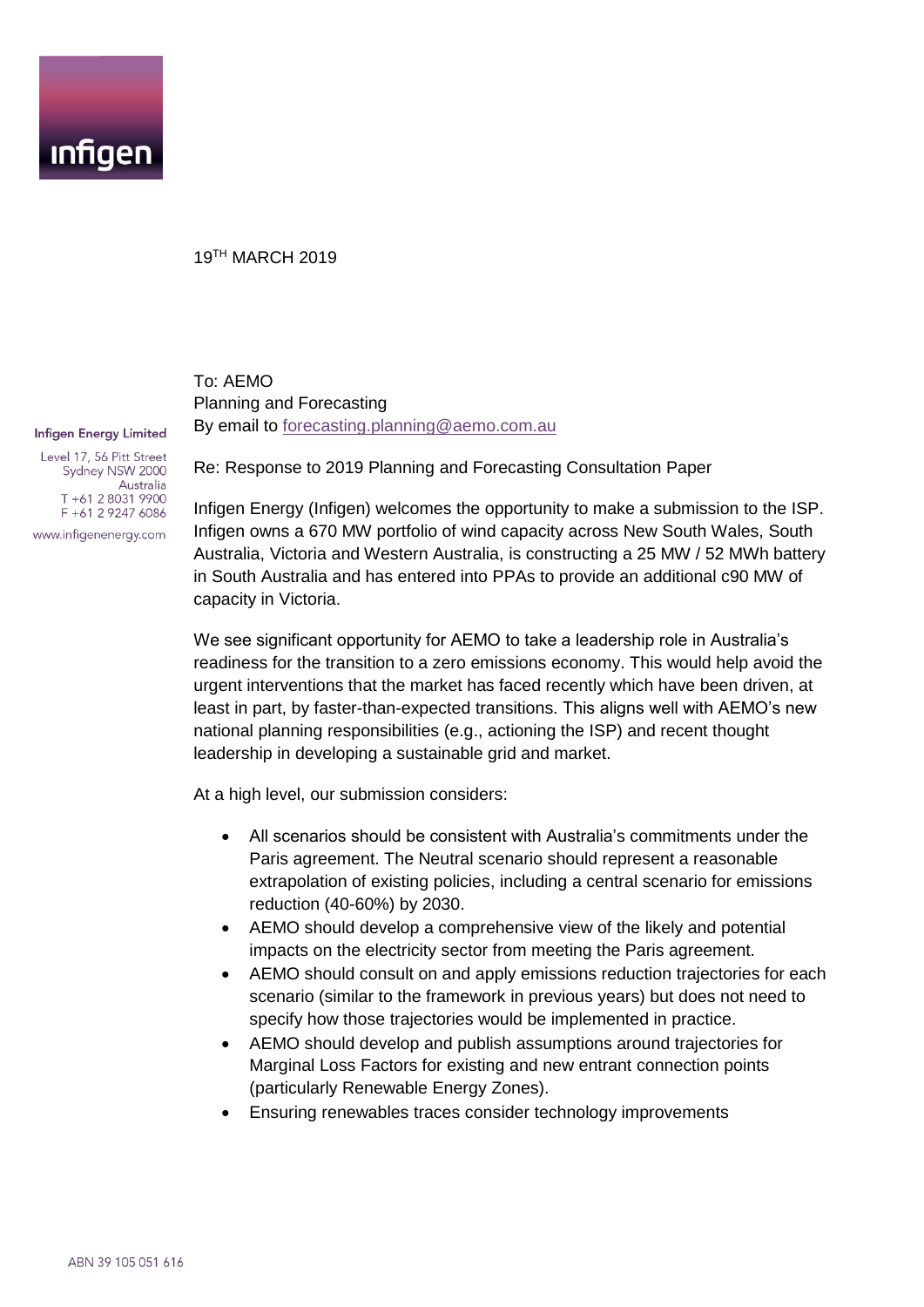## **1. THE CONTEXT OF SCENARIO DEVELOPMENT**

AEMO's assumptions – particularly the Neutral case - are increasingly becoming key scenarios across the industry. They underpin not just AEMO's modelling but also RIT-Ts, policy development, market design questions, and inform industry investment decisions.

Infigen would like to particularly recognise AEMO's commitment to making detailed assumption books and data sets available during the consultation and implementation phases of the Integrated System Plan and related studies is valuable and very well implemented.

Infigen considers that AEMO has a vital role to play in informing industry and Government of potential generation, transmission and market development outcomes.

However, Infigen notes that market forecasts have consistently underestimated the pace of change of technology and generation mix in the market, particularly around decarbonisation. This has resulted in the need for rapid and costly intervention, with costs mostly borne by consumers. For example:

- Market forecasts did not anticipate the rate of transformation of the South Australian generation<sup>1</sup> mix or consider the impacts of that transformation until after they were already critical risks. While the closures would always have had a material impact on South Australia, the exit of aging plants (with limited fuel resources) was a credible (if challenging) event . Incorporating it contributed to significant costs to consumers, risks to investors, and threats to system security.
	- o The unanticipated emergence of system strength and inertia shortfalls required AEMO to develop system models of unprecedented complexity in an extremely short timeframe. The introduction of the 1200 MW wind constraint in South Australia also resulted in significant lost revenue for the industry and created an uncertain investment environment broadly throughout the NEM (given concern such constraint could be implemented in other regions) .
	- o At times, AEMO operated South Australia in what would now be considered an insecure system, with only a single synchronous machine online. Prudent forecasting would have identified this risk and resulted in earlier commencement of work programs to identify the necessary constraints for a secure system.
	- o Directions in South Australia led to significant market disruption and ultimately the rapid need for intervention by ElectraNet. The need for directions could potentially have been avoided or minimised if *potential*

-

<sup>1</sup> For example, the closure of Northern Power Station was not raised in the 2014 ESOO (https://www.aemo.com.au/Electricity/National-Electricity-Market-NEM/Planning-andforecasting/NEM-Electricity-Statement-of-Opportunities/2014-NEM-ESOO )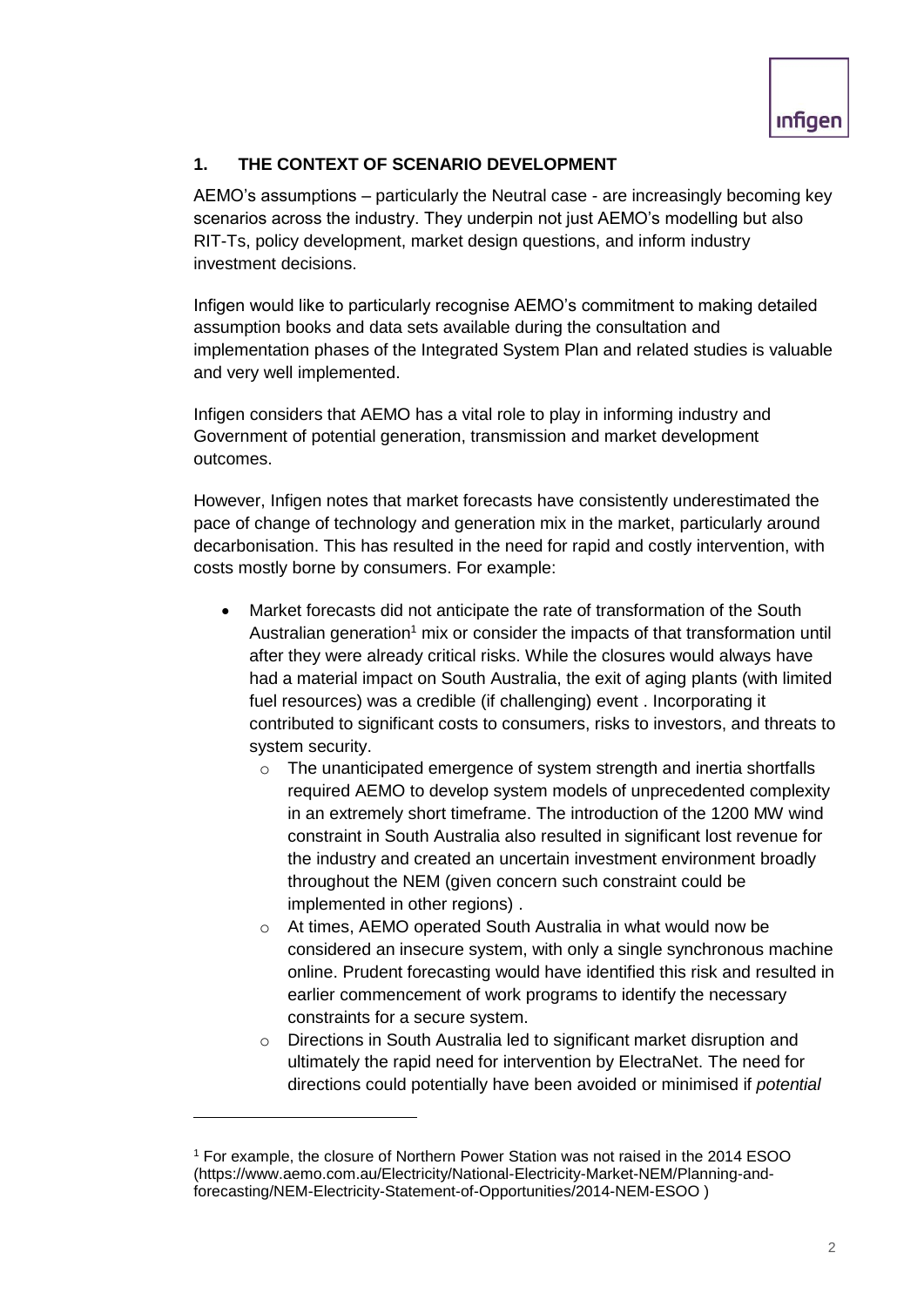issues had been identified well ahead of time, giving the market the opportunity to develop physical resources and frameworks to manage risks with the minimum cost and disruption.

- o AEMO unexpectedly introduced the 35 MW local FCAS requirement in South Australia when there was a credible risk of separation, at great cost to consumers. If AEMO's forecast scenarios had considered the possibility of unit closures in South Australia and implemented appropriate constraints well ahead of time, the market would have had time to respond and deliver solutions (such as battery storage).
- From approximately 2009 to 2013, demand forecasts were significantly overstated (see the Figure below), not anticipating the scope of rooftop PV, energy efficiency, and economic growth outcomes - even under the Low scenarios. These forecast errors contributed to a significant over-supply of capacity in the system.
	- o We note that AEMO was originally required to rely on forecasts from network service providers. However, from 2012 AEMO developed its own forecasts which continued the same growth trends. Critically, the lowest forecast scenarios didn't consider demand falling from the previous year – until that had occurred for five years in a row. In that year, however, actual demand growth *exceeded* the High scenario forecast.
- AEMO has only recently begun to consider the extreme risks from high penetrations of uncontrolled rooftop PV and other distributed energy resources (DER) in South Australia<sup>2</sup>. Changing DER standards is a lengthy process and addressing the problem will only become more challenging as more devices with inadequate standards are installed. This is unfortunate, because credible scenarios could have been developed a decade ago with high uptake rates of rooftop PV, which would have raised this issue.
	- $\circ$  Similarly, the August 25<sup>th</sup> incident report<sup>3</sup> highlights mass tripping of DER from both voltage and frequency disturbances. Recommendation 5 is to improve DER standards and compliance processes, but limited information has been communicated to the market to date.
	- o High uptake of suboptimal DER will ultimately result in increased operational costs in the form of increased need of frequency reserves (because DER are tripping when they shouldn't be) and consumers will have to pick up the bill.

1

<sup>2</sup>

[https://www.energynetworks.com.au/sites/default/files/open\\_energy\\_networks\\_consultation\\_](https://www.energynetworks.com.au/sites/default/files/open_energy_networks_consultation_paper.pdf) [paper.pdf](https://www.energynetworks.com.au/sites/default/files/open_energy_networks_consultation_paper.pdf)

<sup>3</sup> [https://www.aemo.com.au/-](https://www.aemo.com.au/-/media/Files/Electricity/NEM/Market_Notices_and_Events/Power_System_Incident_Reports/2018/Qld---SA-Separation-25-August-2018-Incident-Report.pdf)

[<sup>/</sup>media/Files/Electricity/NEM/Market\\_Notices\\_and\\_Events/Power\\_System\\_Incident\\_Reports/](https://www.aemo.com.au/-/media/Files/Electricity/NEM/Market_Notices_and_Events/Power_System_Incident_Reports/2018/Qld---SA-Separation-25-August-2018-Incident-Report.pdf) [2018/Qld---SA-Separation-25-August-2018-Incident-Report.pdf](https://www.aemo.com.au/-/media/Files/Electricity/NEM/Market_Notices_and_Events/Power_System_Incident_Reports/2018/Qld---SA-Separation-25-August-2018-Incident-Report.pdf)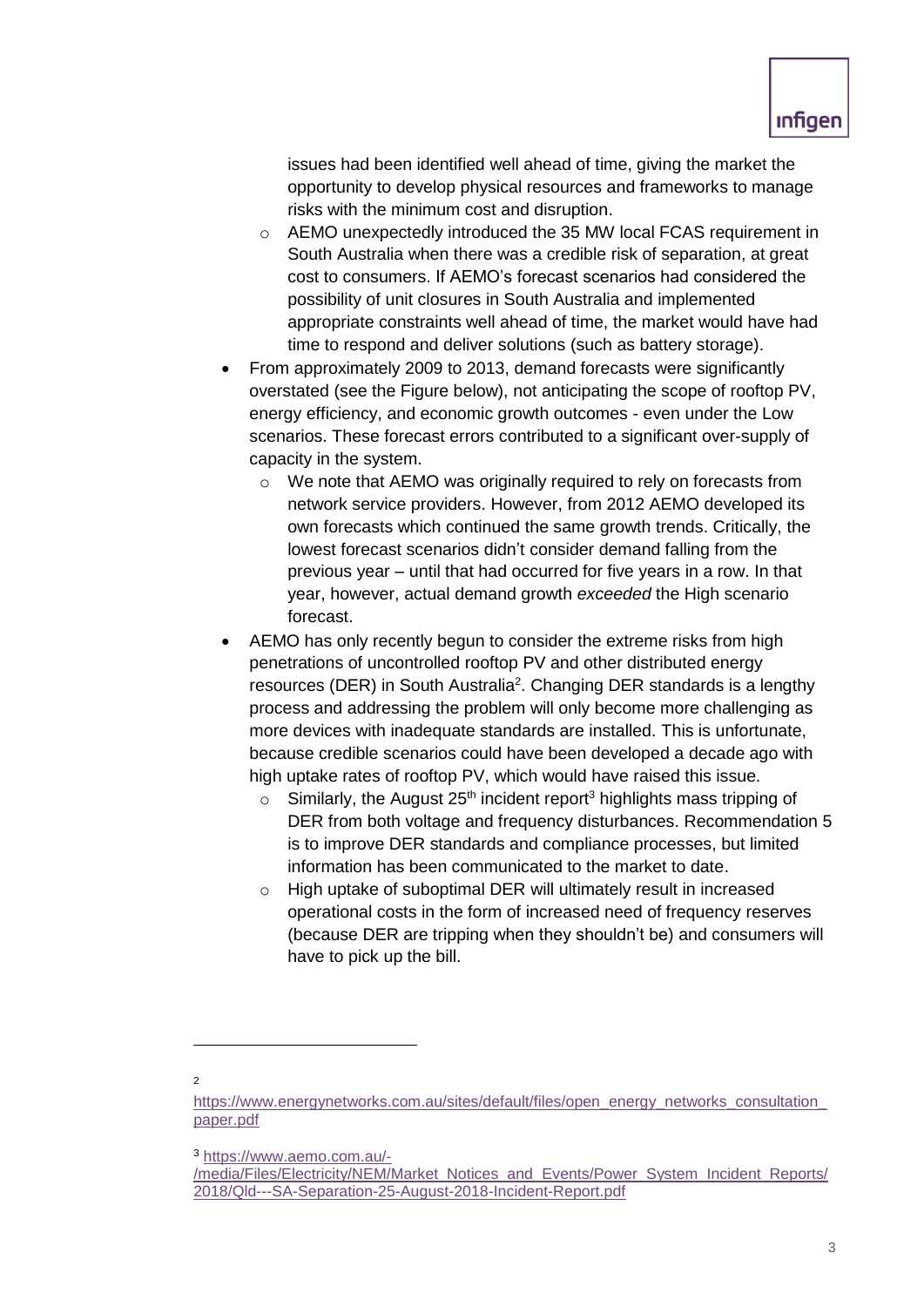# **Infigen**

#### **AEMO demand forecast errors**



We acknowledge that "Forecasting is hard, especially of the future", and it is easy with the benefit of hindsight to suggest specific scenarios that should have been considered. It's also clear that, in many cases, the NEM is at the forefront of operating grids with high penetrations of renewable generation, requiring the development of new modelling techniques.

Therefore, the intent of the above analysis is simply to highlight that there are real measurable costs that can be at least partially avoided if scenarios that are beyond current "straight line" projections are incorporated into modelling and allow for "step changes" in the grid. AEMO is uniquely placed to lead the industry towards incorporating more robust forecasts into planning studies.

Infigen therefore strongly recommends that AEMO incorporates the risk of rapid changes in its scenarios and modelling. Furthermore, given that "unknown unknowns" are inevitable, to help the market minimise the risk of being surprised, AEMO should be considering a broad range of "known unknowns" – particularly around emissions reduction policies, energy storage, and decarbonisation (and potentially electrification) of the transport sector.

Furthermore, while informative "bookend" scenarios are important, it is *also* important for AEMO to implement a credible Neutral scenario reflecting "middle of the road" assumptions and reasonable expectations of policy developments. AEMO's view of the Neutral scenario is highly influential to the market and policy makers. Taking an overly passive approach while ignoring likely (and necessary) market, technology and policy changes risks repeating history.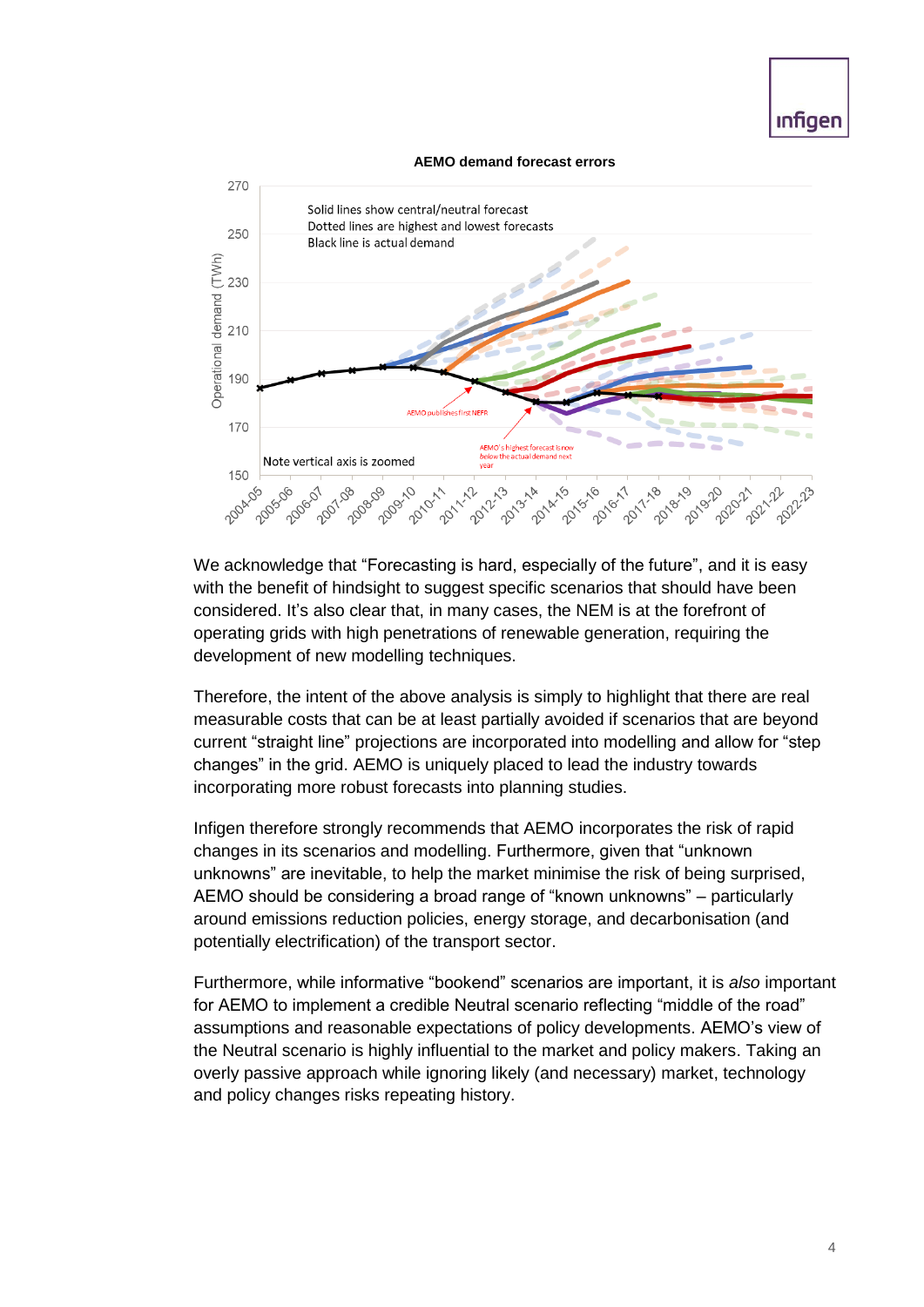## **2. EMISSIONS REDUCTION TRAJECTORIES**

## **2.1 Emissions reduction policies are a critical input**

Emissions reduction trajectories (and related outcomes including coal closures, new renewable generation, and emissions constraints) will be one of the largest "known unknowns" in the grid. Even though policy uncertainty continues, modelling must look to fundamentals – and credible emissions reduction achievement cannot be relegated only to sensitivities.

Australia is party to the Paris agreement, which seeks to hold the increase in global average temperature to well below 2°C above pre-industrial levels and to pursue efforts to limit the temperature increase to 1.5°C above pre-industrial levels, recognizing that this would significantly reduce the risks and impacts of climate change. We note that there is bi-partisan support for the Paris agreement, with support from both major political parties as well as the largest minority party. Furthermore, every country in the world is currently a signatory<sup>4</sup>.

It is generally recognised that current global commitments are currently insufficient to meet this target, that each country's level of ambition will need to rise over time<sup>5</sup>, and that long-term (2040-2050) global emissions need to be zero or close to it.

All AEMO scenarios should be consistent with this key global agreement.

## **2.2 Impact of the Paris agreement on the electricity sector**

The Paris agreement will require the transformation and decarbonisation of all sectors of the economy – not just electricity. Conversely, it may be that opportunities for emissions reduction in the electricity sector are more readily available in the nearterm.

We see there is an opportunity for AEMO to take a lead role in identifying the potential impacts on the electricity sector from this transition, as well as opportunities to improve the efficiency of decarbonisation. This could include identifying:

- opportunities for electrification of various sectors and indicative volumes and costs – helping stakeholders to understand the range of outcomes
- the relative share of national emissions abatement targets that is expected from the electricity sector in order to meet the Paris agreement, taking into account the relative cost of abatement from various sectors as well as the maturity and lead times of abatement opportunities

-

<sup>4</sup> Noting the US has announced its intent to withdraw, but is not yet legally able to.

<sup>5</sup> See for example, [https://www.nature.com/news/prove-paris-was-more-than-paper](https://www.nature.com/news/prove-paris-was-more-than-paper-promises-1.22378)[promises-1.22378](https://www.nature.com/news/prove-paris-was-more-than-paper-promises-1.22378)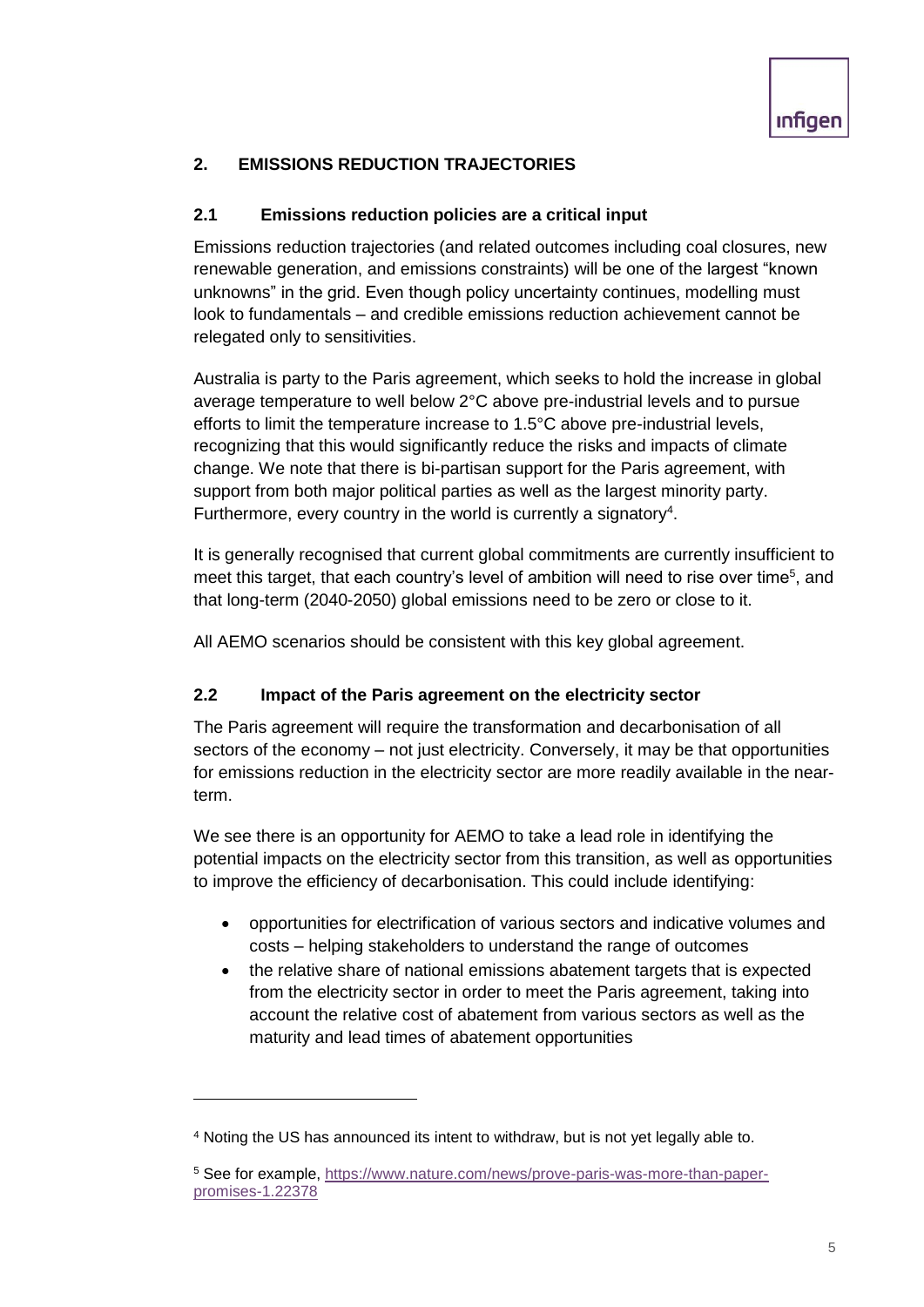

- opportunities for energy efficiency (reduction in electricity demand) across various sectors, and resulting impact on AEMO demand forecasts (building on AEMO's recent demand forecasting approach)
- the greater impact climate change will have on peak demands in scenarios (if any) where lower global ambition is assumed.
- best practice strategies for operating coal plant during the transition, including reducing minimum loads or more efficient warm-start strategies – allowing coal plant to continue to deliver value to the grid while not conflicting with emissions reduction targets
- opportunities to leverage experiences around the globe, including informing and coordinating with other market operators.

This work program would build on the projects that AEMO already undertakes, but with a broader view of the eventual transition to a net-zero emissions economy. By looking ahead and focusing on fundamentals, this analysis will help AEMO and the industry avoid significant disruption when emissions reduction targets are ramped up or when the transition happens naturally.

We expect that AEMO would collaborate with the CSIRO or similar bodies, drawing together and leveraging the outputs of relevant studies and analysis from across industry and academic stakeholders (as well as AEMO's own internal modelling). (AEMO's recent collaboration on technology costs would seem to be a good example of a workable approach.) For example, AEMO could leverage the output of existing whole of economy models to identify requirements from the electricity sector, and provide input key inputs into future modelling exercises.

We would be keen to engage further with AEMO on how this could be implemented.

## **2.3 Emissions reduction trajectories**

-

The Neutral scenario represents the "best available extrapolation of current policies and trends". AEMO therefore needs to consider a balance between current policies and the transformation required by the Paris agreement.

The first 10 years of forecasts are most impactful from both a net-present value basis and a decision-making basis, so it critical that the scenarios consider a broad range of outcomes over that period. For example, while a 26% reduction in electricity sector emissions is a *possible* outcome, it is also a "worst case" outcome especially given current state policies<sup>6</sup>. Projecting *only* a 26% reduction for the electricity sector would require assuming no change to national targets and policies by subsequent governments *and* the electricity sector doing only its pro-rata share – which may not

<sup>6</sup> Queensland and Victoria both have 50% renewable energy targets by 2030 as does NSW Labor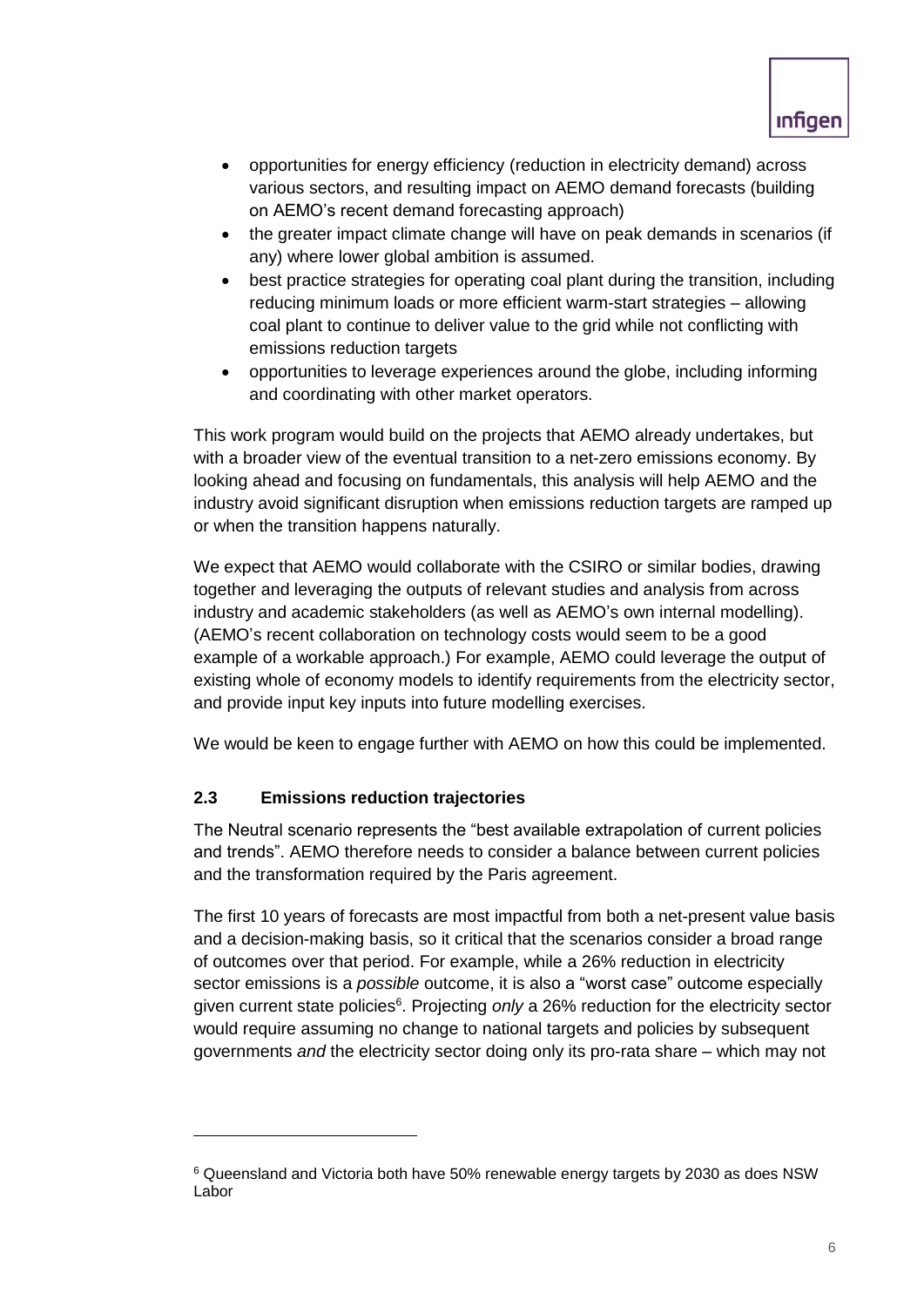be credible given the absence of policies for other sectors, even if Kyoto credits are used.

Last year's 26% Neutral trajectory is therefore better aligned with the Slow change scenario, and a more credible trajectory should be applied to the Neutral scenario (40-60% reduction in emissions).

Longer-term, given that complete decarbonisation is a credible (and required) outcome by 2050, AEMO should model zero Australian emissions (across electricity *and* other sectors) by 2050 scenario for at least the Fast Change scenario. This faster trajectory would give AEMO an opportunity to identify potential challenges and possible solutions early: providing information to market that could avoid the need for more drastic action later. Infigen expects this could build on AEMO's previous highquality analysis of a 100% renewables energy grid.

On this basis, Infigen recommends trajectories as outlined in the table below.

|                            | 2020 to 2030                                                                                                                                                                                                                                                                                                                                                                                                                                                                                                               | 2030 to 2050                                                                                                                                                                                                                                                                                               |
|----------------------------|----------------------------------------------------------------------------------------------------------------------------------------------------------------------------------------------------------------------------------------------------------------------------------------------------------------------------------------------------------------------------------------------------------------------------------------------------------------------------------------------------------------------------|------------------------------------------------------------------------------------------------------------------------------------------------------------------------------------------------------------------------------------------------------------------------------------------------------------|
|                            |                                                                                                                                                                                                                                                                                                                                                                                                                                                                                                                            |                                                                                                                                                                                                                                                                                                            |
| <b>Neutral</b><br>scenario | The Neutral scenario consider a 40-60%<br>reduction in electricity sector emissions by<br>2030.<br>• This is consistent with the Climate Change<br>Authority <sup>7</sup> analysis of Australia's<br>contribution to global targets and is also a<br>credible policy of at least one major party.<br>• Even if national targets at less than 40-<br>60%, multiple studies indicate that the<br>electricity sector is well placed (and may<br>be required) to deliver a more than "pro-<br>rata" share of national targets. | Target 80-90% reduction in electricity sector<br>emissions by 2050.<br>High decarbonisation/electrification of other<br>sectors (as discussed below).                                                                                                                                                      |
| Fast<br>change<br>scenario | At the upper end of the range proposed for the<br>Neutral scenario                                                                                                                                                                                                                                                                                                                                                                                                                                                         | Complete decarbonisation of Australian<br>economy<br>Including 90% reduction in electricity sector<br>emissions by 2040 and zero electricity sector<br>emissions by 2050.<br>Full decarbonisation of Australia, including<br>consideration of possible electrification of other<br>sectors of the economy. |
| Slow<br>change<br>scenario | Apply a lower electricity sector target (say 26%<br>by 2030).                                                                                                                                                                                                                                                                                                                                                                                                                                                              | 70-90% reduction in electricity sector<br>emissions by 2050.                                                                                                                                                                                                                                               |

### **Table 1 - Infigen proposed emissions reduction trajectories**

-

7

[http://climatechangeauthority.gov.au/sites/prod.climatechangeauthority.gov.au/files/files/CFI/](http://climatechangeauthority.gov.au/sites/prod.climatechangeauthority.gov.au/files/files/CFI/Chair-statement-FINAL-report-Australia-future-emission-reductions.pdf) [Chair-statement-FINAL-report-Australia-future-emission-reductions.pdf](http://climatechangeauthority.gov.au/sites/prod.climatechangeauthority.gov.au/files/files/CFI/Chair-statement-FINAL-report-Australia-future-emission-reductions.pdf)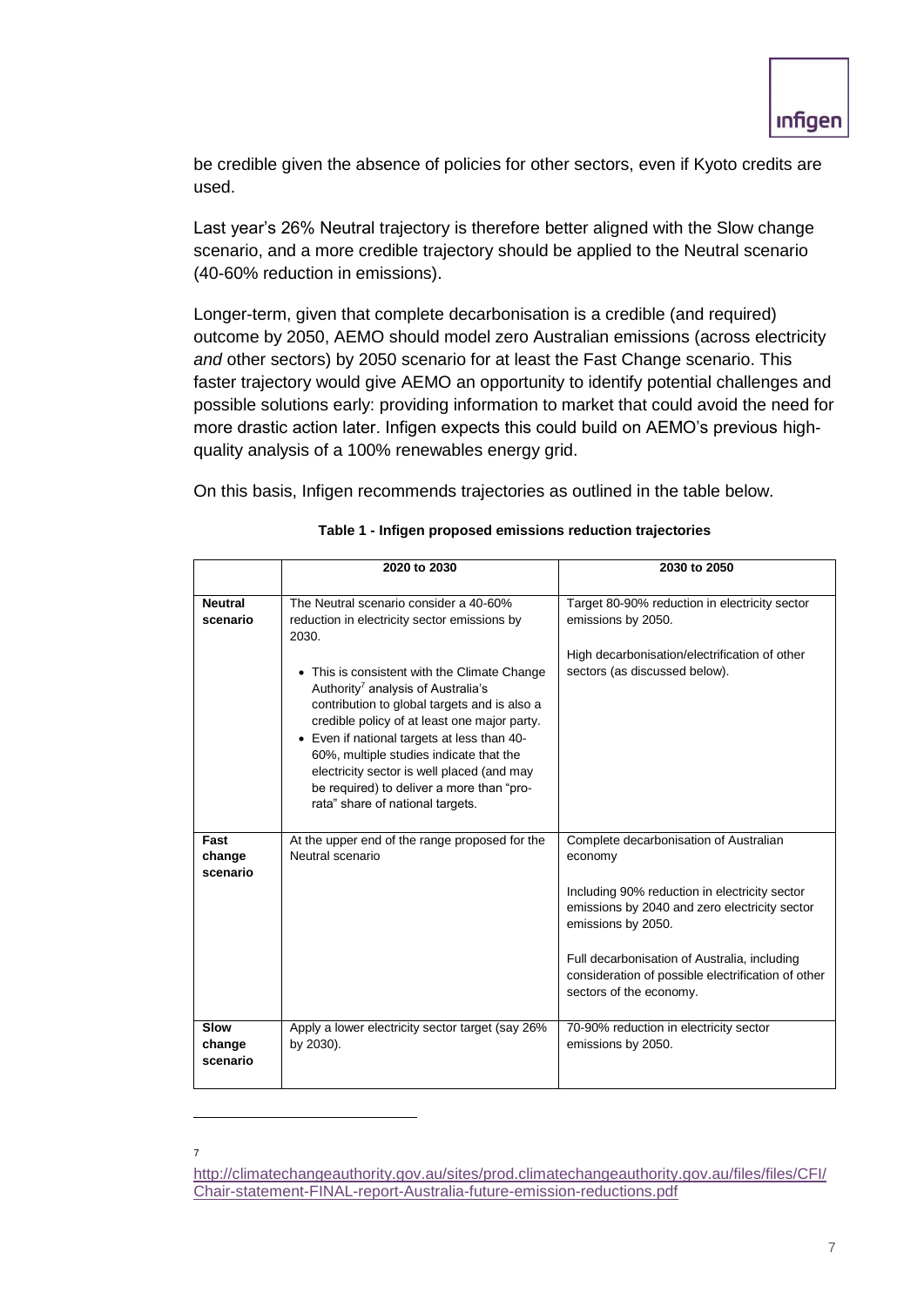|                        |                                                                                                                     | Alternatively, in this scenario, AEMO could<br>consult on and apply a standard economic<br>lifetime to existing coal assets, to be replaced<br>by renewable generation.                                                                   |
|------------------------|---------------------------------------------------------------------------------------------------------------------|-------------------------------------------------------------------------------------------------------------------------------------------------------------------------------------------------------------------------------------------|
|                        |                                                                                                                     | Less electrification of other sectors than the<br>Neutral scenario.                                                                                                                                                                       |
| <b>DER</b><br>scenario | Will depend on AEMO's goal for this scenario -<br>aligning with the Neutral or Fast change would<br>be appropriate. | It's likely that strong emissions reduction<br>targets will align with DER uptake; the scenario<br>with greatest transformation would probably be<br>strong uptake of DER plus the emissions<br>trajectories of the Fast change scenario. |

## **2.4 Decarbonisation of other sectors**

1

A commitment to limiting warming to 1.5 degrees above pre-industrial levels will require complete decarbonisation of other sectors such as transport, most likely by or before 2050. For a self-consistent scenario, these trajectories should be aligned with the national emissions reduction trajectory.

AEMO's previous forecasts have not been consistent with the Paris agreement. For example, the 2017 Energeia<sup>8</sup> report suggested that only 61.5% of new vehicles sales would be electric vehicles (EVs) by 2050 (with the implicit assumption that the balance would be petrol/diesel – not consistent with net zero emissions).

In their modelling, full electrification would result in approximately 60 TWh of additional demand but only ~5 TWh of demand is added by 2036 (which AEMO later somewhat increased<sup>9</sup>). In practice, EV uptake is likely to follow a more sigmoidal shape featuring a sudden uptick in capacity driven by policy or technological changes that cannot be forecasted from extrapolation models. (This is consistent with Energia's 2018 report to ARENA<sup>10</sup>.) If such a scenario is not included, the NEM may not be prepared for the significant demand growth, generation and (potentially) transmission development required.

To the extent that electrification of other sectors is possible or likely, similar arguments would apply, and as noted above this should be included in the ISP scenarios.

<sup>8</sup> Electric Vehicles Insights, Prepared by ENERGEIA for the Australian Energy Market Operator's 2017 Electricity Forecast Insights (September 2017)

<sup>9</sup> [https://www.aemo.com.au/Electricity/National-Electricity-Market-NEM/Planning-and](https://www.aemo.com.au/Electricity/National-Electricity-Market-NEM/Planning-and-forecasting/NEM-Electricity-Demand-Forecasts/Electricity-Forecasting-Insights/2018-Electricity-Forecasting-Insights/Summary-Forecasts)[forecasting/NEM-Electricity-Demand-Forecasts/Electricity-Forecasting-Insights/2018-](https://www.aemo.com.au/Electricity/National-Electricity-Market-NEM/Planning-and-forecasting/NEM-Electricity-Demand-Forecasts/Electricity-Forecasting-Insights/2018-Electricity-Forecasting-Insights/Summary-Forecasts) [Electricity-Forecasting-Insights/Summary-Forecasts](https://www.aemo.com.au/Electricity/National-Electricity-Market-NEM/Planning-and-forecasting/NEM-Electricity-Demand-Forecasts/Electricity-Forecasting-Insights/2018-Electricity-Forecasting-Insights/Summary-Forecasts)

<sup>10</sup> <https://arena.gov.au/assets/2018/06/australian-ev-market-study-report.pdf>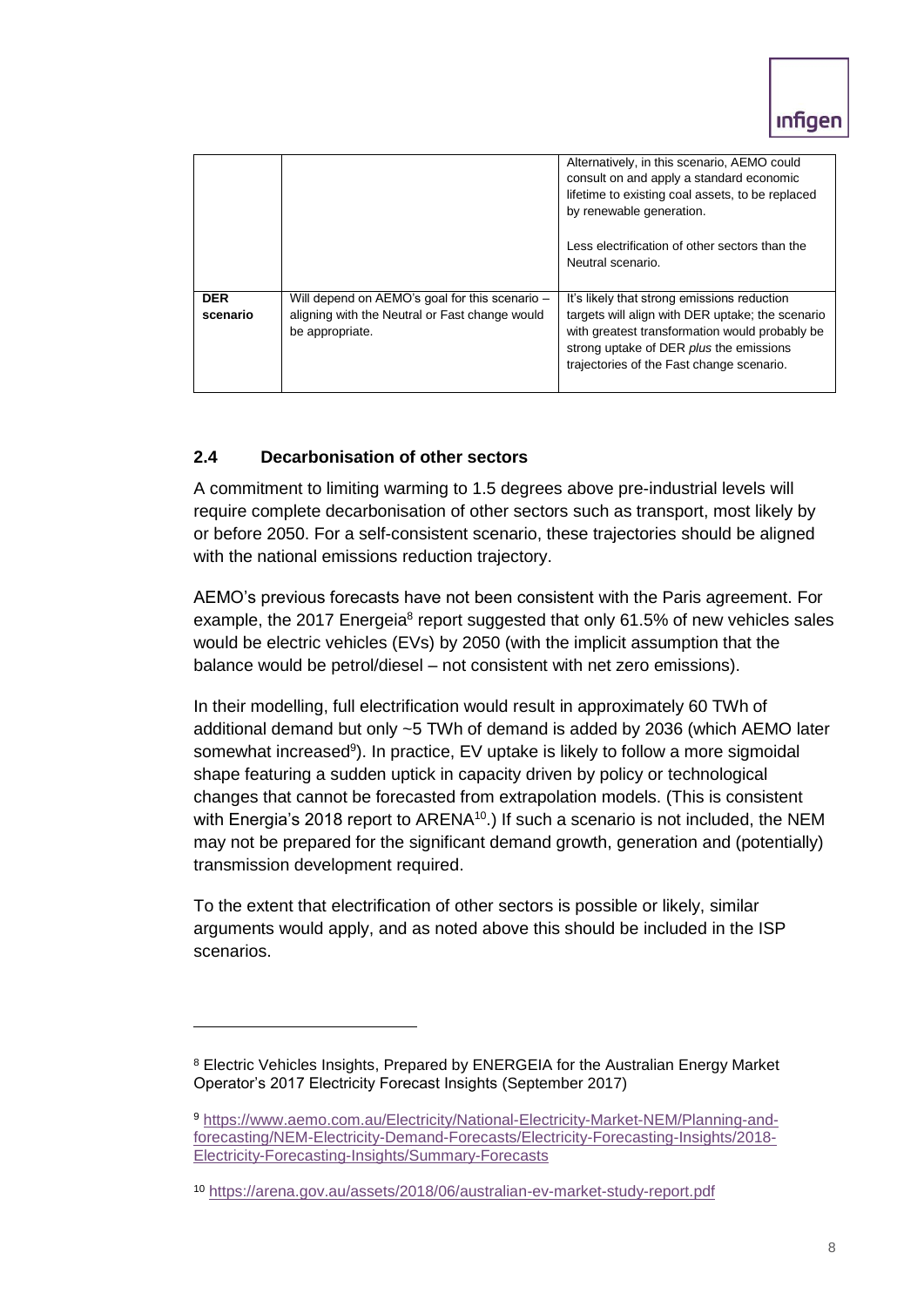Infigen also recommends that AEMO highlight the "saturation" levels for various technologies<sup>11</sup>, and in the Neutral and Fast change scenarios (in particular) consider the full decarbonisation of the transport sector. This may or may not involve the conversion to electric vehicles – for example, hydrogen or less vehicle usage could be credible scenarios that AEMO (or its appointed consultant) should consider.

# **2.5 Modelling approach**

Given the significance of emissions reduction trajectories, Infigen does not support AEMO's proposed approach of not consulting on specific emissions reduction trajectories. AEMO has not provided a clear proposal for how the level of coal retirements would be determined, or the basis for how replacement would be done (whether least-cost or otherwise). In the absence of an announced trajectory, it is not clear how AEMO would choose "delayed" or "accelerated" retirement timings or what would constitute "less aggressive" or "more aggressive" trajectories.

It is not sufficient to wait until the modelling has been conducted for industry to review AEMO proposed trajectories, nor is it appropriate for AEMO to determine these in isolation.

From a pure modelling perspective, we note that not including an explicit carbon trajectory or value of emissions abatement will make choosing replacement technologies challenging and will not value fuel switching. This also risks mis-valuing transmission upgrades – either because additional renewable generation is undervalued, or because facilitating great coal generation is over-valued.

Infigen recommends applying an emissions trajectory (as proposed above) to each scenario, allowing the model to determine the least-cost combination of technologies to meet demand and other constraints. This will enable AEMO to efficiently consider all technologies, including energy storage, gas (OCGT or CCGT), fossil fuel with carbon capture and storage.

This approach avoids the need for AEMO to make assumptions about the *mechanism* by which emissions might be reduced, instead focusing on *how* various levels of reduction could be achieved and impact on prices.

## **2.6 Technology costs**

-

Infigen engaged with AEMO and the CSIRO on the development of technology cost scenarios. This was a helpful and collaborative process, and we congratulate AEMO for initiating it.

We question using the CSIRO "4 degree" technology costs for the Neutral scenario, which does not seem to be consistent with current international policy. Although we

<sup>&</sup>lt;sup>11</sup> Noting that saturation levels are also modelling assumptions and can change if there is a material change in technology or another underlying assumption.